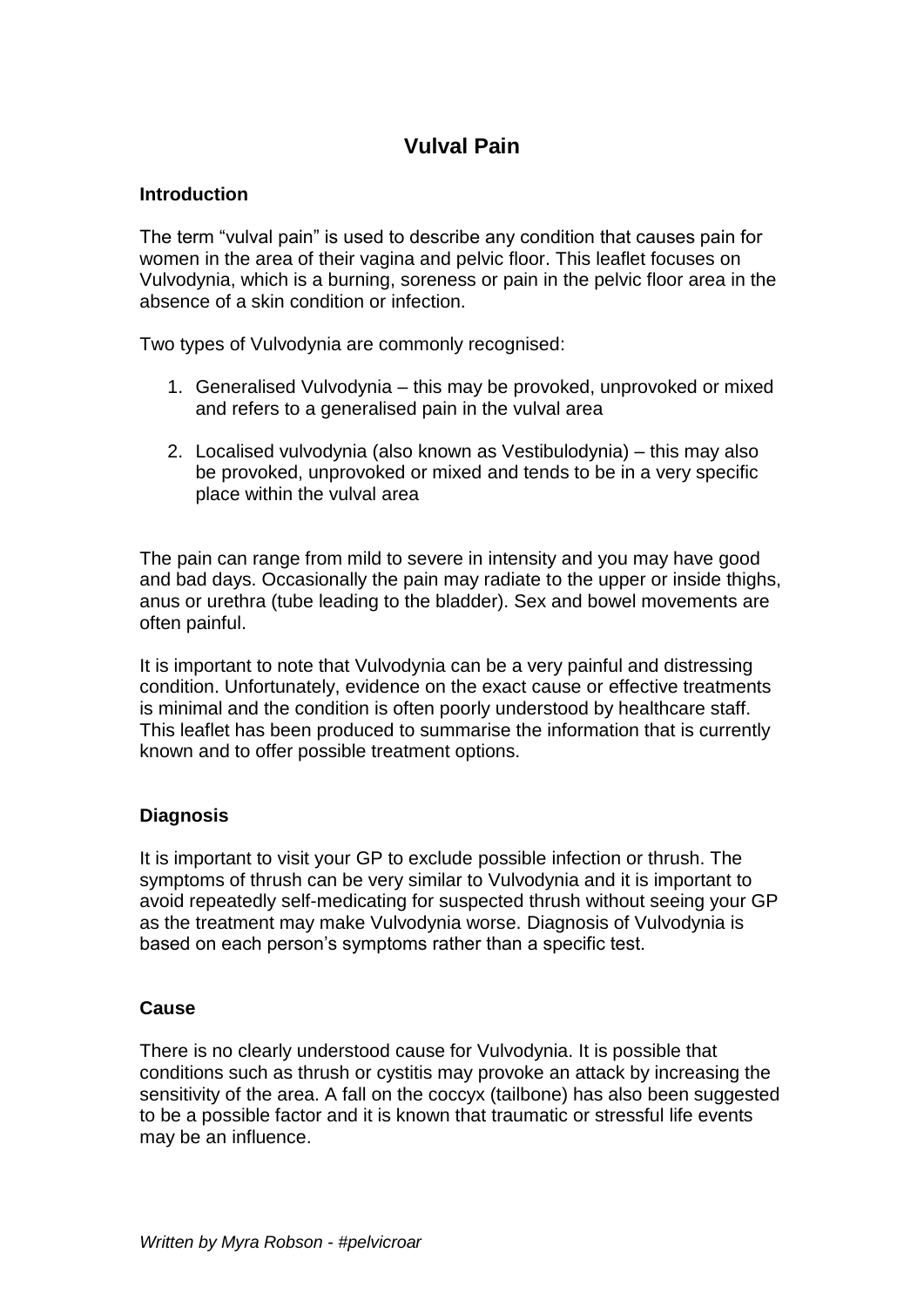# **Treatment**

The most important place to start is to find a healthcare professional you feel comfortable with so that you can discuss your symptoms and treatment options in depth. The treatments suggested here are gathered from a variety of sources. Many of them have no evidence to support them at all and are therefore not necessarily recommended from a professional perspective but they have all been found to be of use by some women and are gathered here to provide a helpful summary. Some women will benefit from taking regular care of their vulval area to prevent or minimise symptoms whereas other women may only need to treat symptoms occasionally.

## **Physiotherapy**

- Pelvic floor re-education. This should include assessment by a specialist physiotherapist initially. An exercise programme should include relaxation of the muscles and a focus on the slow muscle exercises rather than the fast ones to avoid increasing general muscle tone, especially if relaxation of the muscles is a problem
- Myo-fascial release techniques to reduce points of tension in the pelvic floor
- Vaginal trainers (e.g. Amielle but avoid the largest sized trainer). Try using alternate days and persevere for 3-4 months as progress is often slow
- Bio-feedback
- De-sensitization techniques
- Stretches e.g. sitting astride a firm chair with your tummy facing the back of the chair. This can help the pelvic floor muscles to relax
- Neural mobilising techniques
- Pain management strategies
- Mindfulness and relaxation

#### **Skincare**

- The skin in the vulval/pelvic floor area is especially sensitive in women with Vulvodynia. It is crucial to avoid using creams, lotions, bath products and soap containing perfume. The rule to follow is "The blander, the better!"
- Ideally, wash the pelvic floor area with water only or an aqueous cream e.g. Dermol 500 or Emulsiderm bath lotion
- Warm baths
- Cold compresses
- Oatmeal baths try putting plain oatmeal into a stocking tied at the top and popping it in the bath as you are running it. Try Aveena oatmeal from health food shops as an alternative. Soak for about 20 minutes and repeat up to four times a day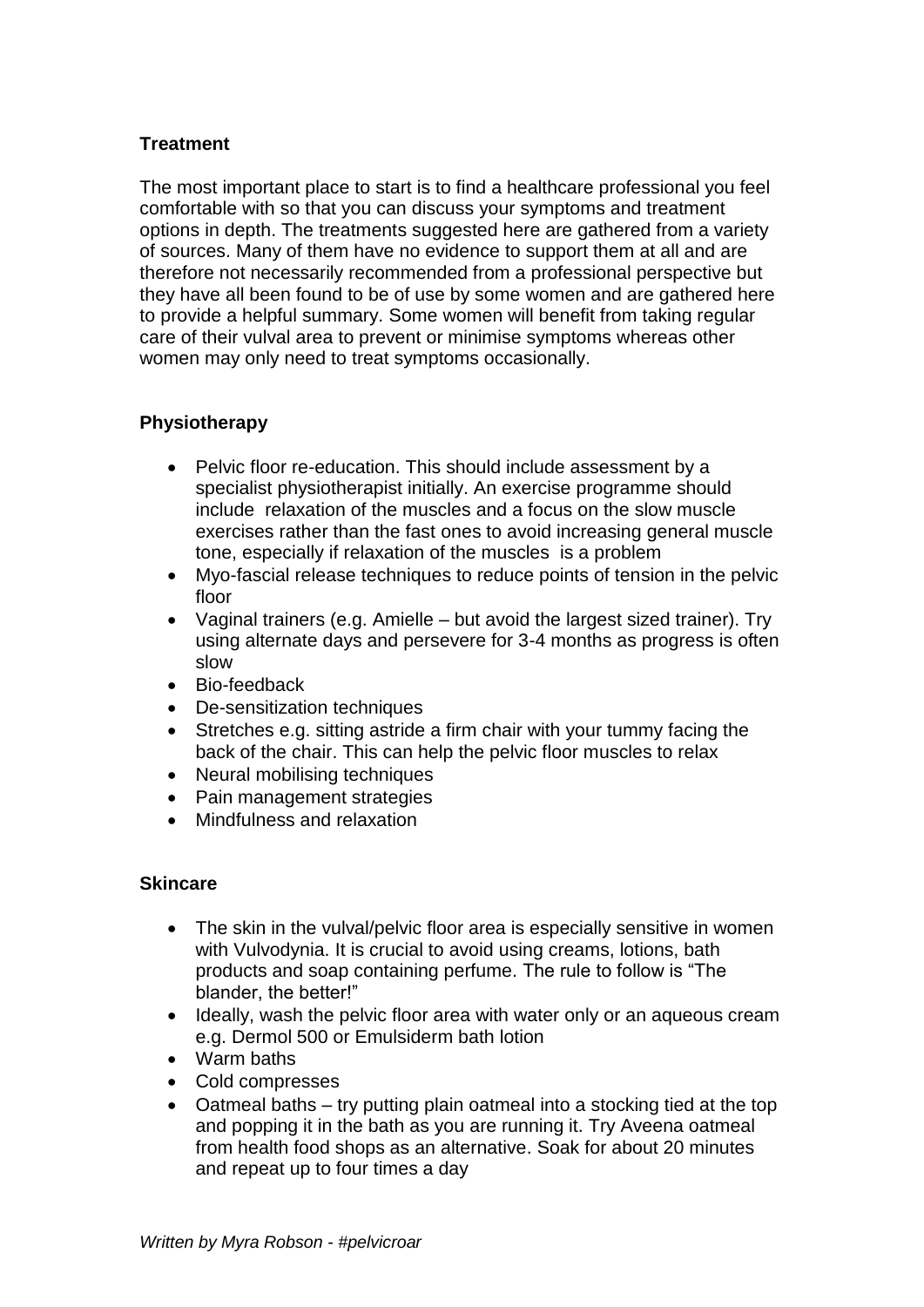- Avoid biological washing powders and fabric conditioners
- Some women find it works better to shower rather than bath and when washing your hair try to do so over the bath or sink to stop shampoo reaching the pelvic floor area
- If your pain worsens on passing urine try flushing the area with a jug of warm water at the same time
- Avoid any friction to the area. Avoid using flannels, clean once a day only and wear loose, cotton pants. Avoid wearing tight clothes, especially jeans or trousers made from artificial fibres
- Wash pants in water only. If that helps then try using washing balls rather than detergent
- Try low-allergy sanitary towels e.g. Natracare. Low-allergy condoms are available and can help as spermicides in regular condoms and diaphragms can aggravate symptoms. **Note that low allergy condoms can be less effective as a form of contraception!**
- Try soothing applications such as Aloe Vera gel, Calendula cream, Geranium oil, Lavender oil, Sweet Almond oil, cold used teabags, Bach Rescue cream, Evening Primrose oil, Tea Tree oil, Calamine lotion, Vitamin E oil, Zinc and Castor oil cream, Diprobase, Sheep's yoghurt, Aqueous cream or Vaseline. Keeping your chosen cream in the fridge may make it even more soothing
- Lubricants may make the area more comfortable, especially during sex. Try Sylk, Sensilube, Astroglide or Yes

# **Medication**

- Low dose tricyclic anti-depressants (often used for pain relief at a low dosage)
- Lidocaine anaesthetic gel (5%) use half an hour prior to having sex or using a dilator. Make sure your partner wears a condom as the gel is an anaesthetic!

#### **Topical Medication**

- Steroid creams may benefit some women discuss with your GP
- Oestrogen creams may have a role, again discuss with your GP, especially if your oestrogen levels may be low, for example with breastfeeding or after the menopause

# **Psychological Support**

- Self help groups see details at the end of the leaflet
- Counselling either for the condition itself, for other issues in your life that may be influencing your condition or relationship counselling if you are concerned about the effect of your condition on your relationship